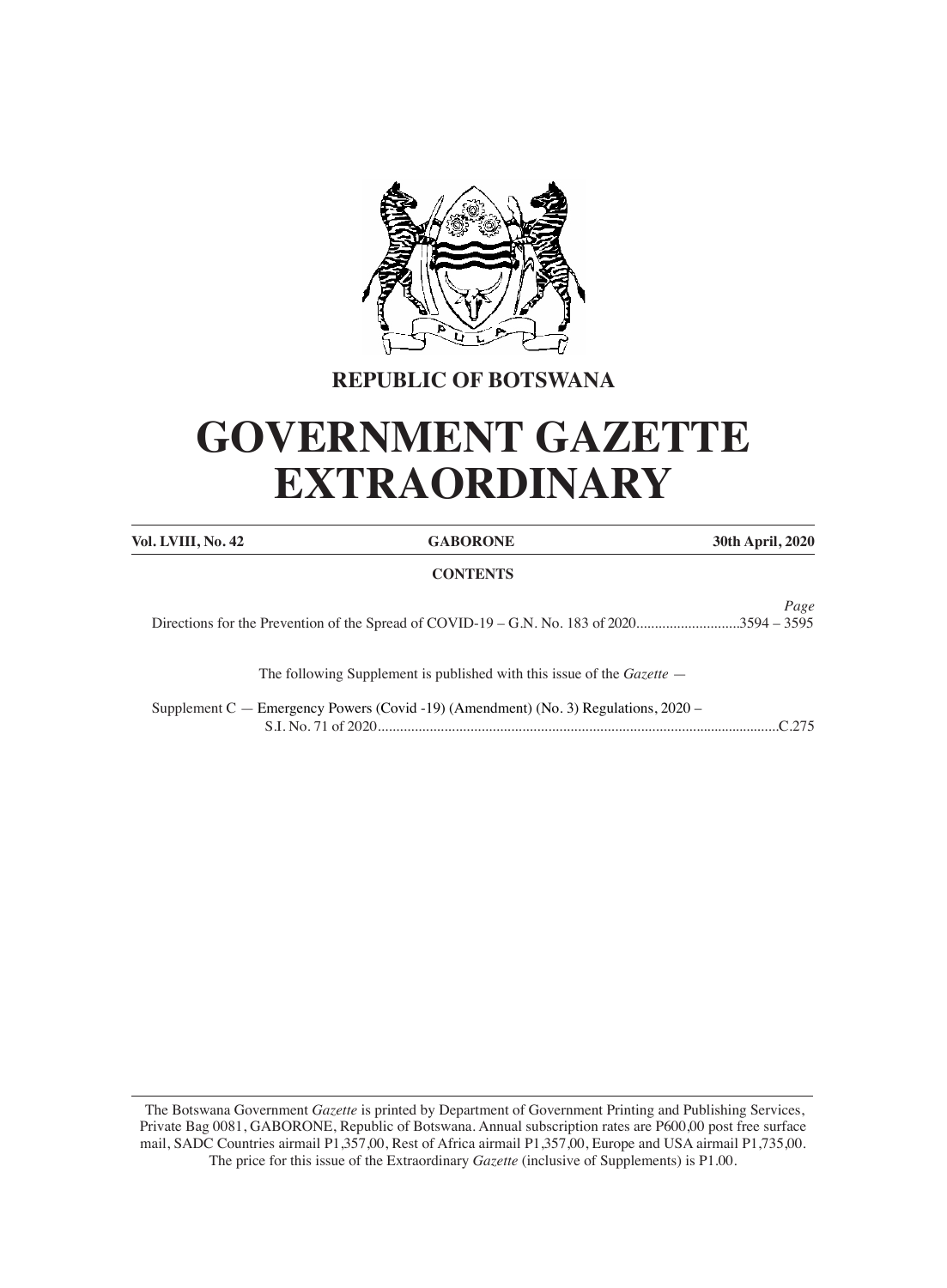*Government Notice No. 183 of 2020*

#### PUBLIC HEALTH ACT (Cap. 63:01)

#### **Directions for the Prevention of the Spread of COVID-19**

THE Director of Health Services hereby gives the following direction under section 25 of the Public Health Act —

#### **1. MOST EFFECTIVE PREVENTION**

- (*a*) The most effective prevention of transmission of COVID-19 is frequent hand wash with clean water and soap for at least 40 seconds.
- (*b*) A person shall wear a cloth face mask or home made item that covers the nose and mouth or another appropriate item that covers the nose and mouth when in a public place.

#### **2. TRAVEL**

- (*a*) All persons coming to Botswana from high risk countries (as defined by the World Health Organization (WHO)) or any other country, shall not be allowed entry into Botswana until further notice;
- (*b*) Issuance of Visa at Ports of entry and at all Embassies for any person from high risk areas is suspended with immediate effect until further notice;
- (*c*) Current visas of persons from high risk countries are cancelled with immediate effect until further notice; (*d*) International travel by all Government employees, parastatals and State owned entities is suspended with immediate effect until further notice;
- (*e*) All Government, parastatals and State owned entities'international meetings and conferences are cancelled until further notice; and
- (*f*) All public gatherings of more than 10 people is prohibited. For the purpose of this paragraph, public gathering includes but is not limited to —
	- (i) religious activities,
	- (ii) sports events,
	- (iii) conferences.
	- (iv) wedding celebrations,
	- $(v)$  music concerts,
	- (vi) parties,
	- (vii) cinemas; or
	- (viii) any other activity or place where the public gathers (with the exception provided under the heading "Social distancing"),

 Provided that the 10 people gathering limit shall not apply to a meeting of Cabinet or Parliament or any other Government structure to help fight COVID-19 but issues of social distancing shall be strictly adhered to.

#### **3. SUSPENSION OF LICENCES**

The public is advised that the following licenses have been suspended until further notice —

- (*a*) a betting licence;<br>(*b*) a bingo licence;
- (*b*) a bingo licence;<br>(*c*) a bingo machine
- a bingo machine licence;
- (*d*) a bookmaker's licence;<br>(*e*) a casino licence;
- (*e*) a casino licence;<br>(*f*) a gambling estable
- a gambling establishment licence;
- $(g)$  a gambling machine licence;<br> $(h)$  a lottery licence:
- $(h)$  a lottery licence;<br>(*i*) a lottery machine
- $(i)$  a lottery machine licence;<br> $(i)$  a racing licence;
- ( $i$ ) a racing licence;<br>( $k$ ) a testing agent li
- $(k)$  a testing agent licence;<br> $(l)$  a totalisator licence;
- a totalisator licence;
- $(m)$  an amusement arcade;<br> $(n)$  hair or beauty parlour;
- ( $n$ ) hair or beauty parlour;<br>( $o$ ) gymnasium; and
- (*o*) gymnasium; and<br>(*p*) cross border pass
- cross border passenger transport road permit.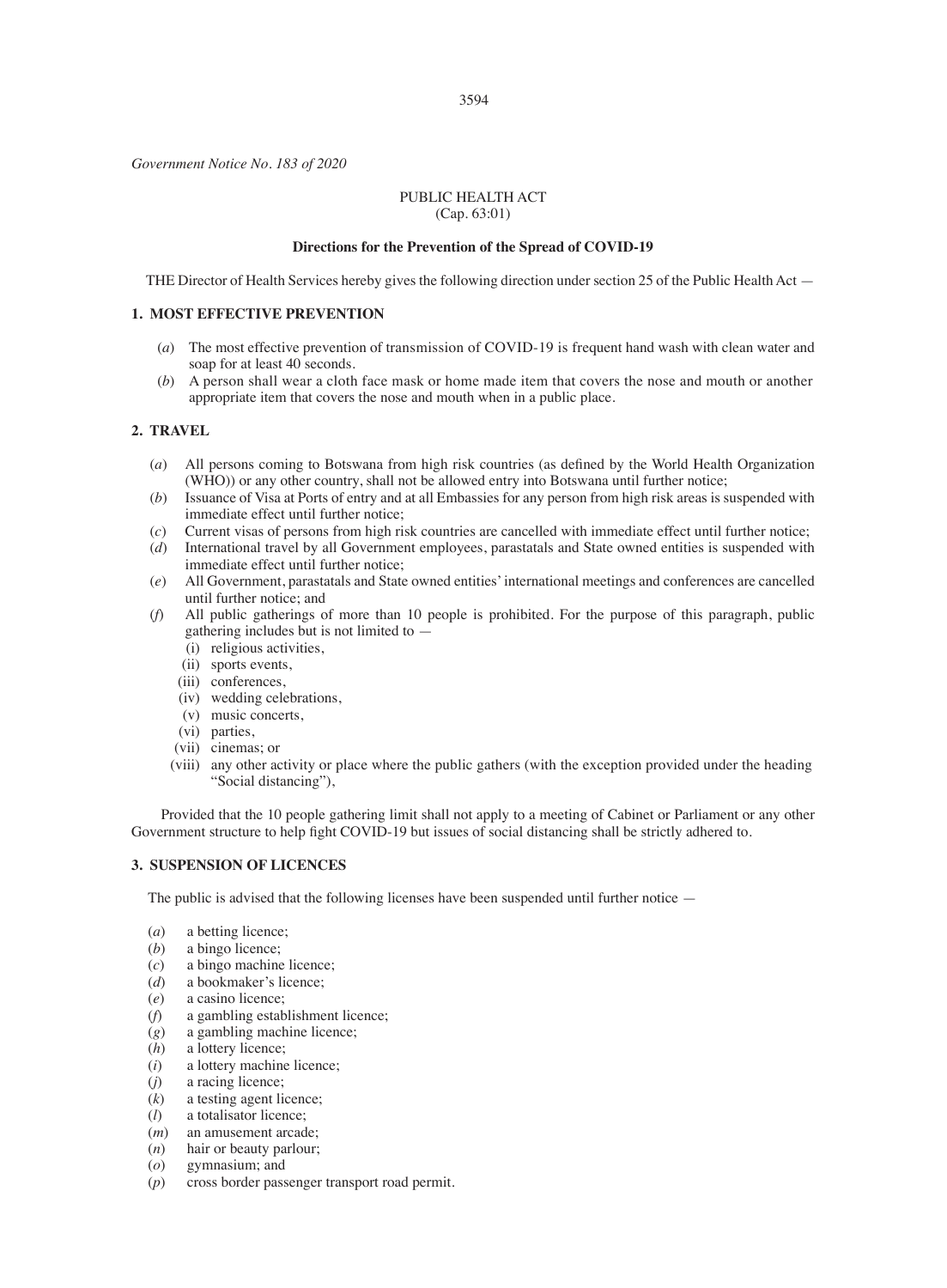#### **4. SOCIAL DISTANCING**

- (*a*) The public shall maintain a maximum of 25 individuals and a distance of 1 2 metres between individual persons in —
	- (i) Banks,
	- (ii) Restaurants, including take-away restaurants,
	- (iii) Supermarkets/shops,
	- (iv) Pharmacies,
	- (v) Post offices,
	- (vi) Government service departments, and
	- (vii) Memorial services;
- (*b*) The public shall maintain a maximum of 50 individuals and a distance of  $1 2$  metres between individual persons during funerals proceedings.
- (*c*) Funerals and memorial services shall not last more than 2 hours and food shall not be provided thereat (with the exception of the family members);
- (*d*) Visits to rehabilitation centres including prisons, refugee camp or centre for illegal immigrants are not allowed (with exceptions to consulting Attorneys).

#### **5. GENERAL ADVICE TO THE PUBLIC —**

- (*a*) To frequently wash hands with soap and clean water:
- (*b*) To postpone all non-essential travel within Botswana;
- (*c*) To ensure easy access to clean water and soap for hand washing at any place referred to at paragraph 4 above;
- (*d*) To ensure strict hand washing and surface cleaning for all equipment used during burial;
- (*e*) To clean high touch areas with disinfectants. (Examples of high touch arrears are doors, elevators, counters, etc.)
- $(f)$  To cover the nose and mouth with a tissue or flexed elbow when sneezing or coughing;
- $(g)$  To avoid direct contact with anyone with cold or flu symptoms:
- $(h)$  To avoid handshakes, hugs and kisses when greeting each other; and
- (*i*) To ensure continued safety of other users of health facilities, individuals who have cold or flu symptoms (cough, fever, sore throat) and have had contact with returning travelers shall —
	- (i) Call the numbers 997, 3632756 /3632757/3632773;
	- (ii) Not use public transport; and
	- (iii) If using private vehicle or on foot, should alert health facility officers on arrival before entering facility.
- *(j*) Information from any other source other than the Director of Health Service and the World Health Organization should not be relied on by the public as credible and correct information.
- (*k*) The Directionsfor the prevention of the spread of COVID-19 dated 27th March, 2020 published as Government Notice No. 147 of 2020 are hereby revoked.

DATED this 30th day of April, 2020.

DR. M. TSHIPAYAGAE, *Director of Health Services.*